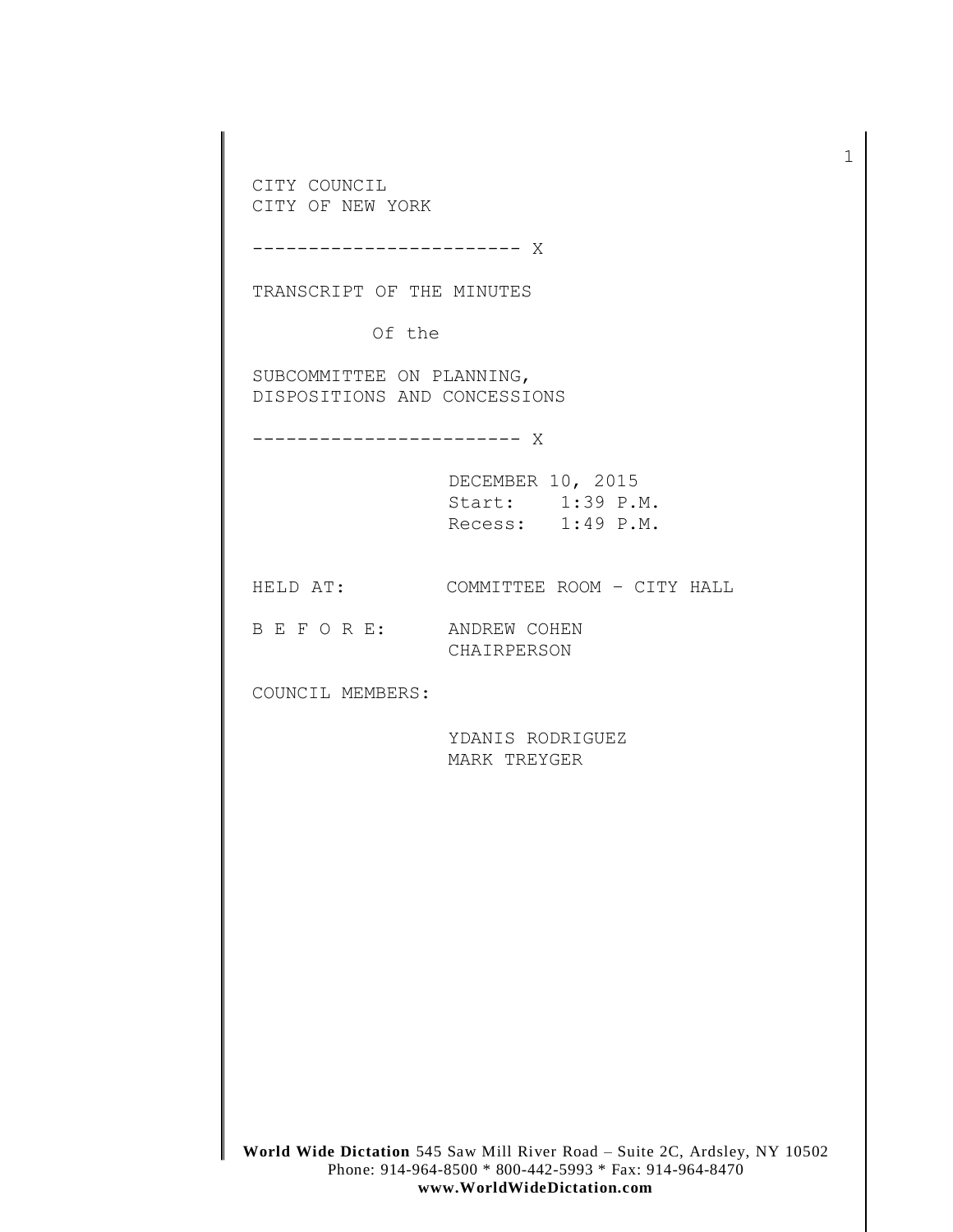## A P P E A R A N C E S (CONTINUED)

Steven Levin Council Member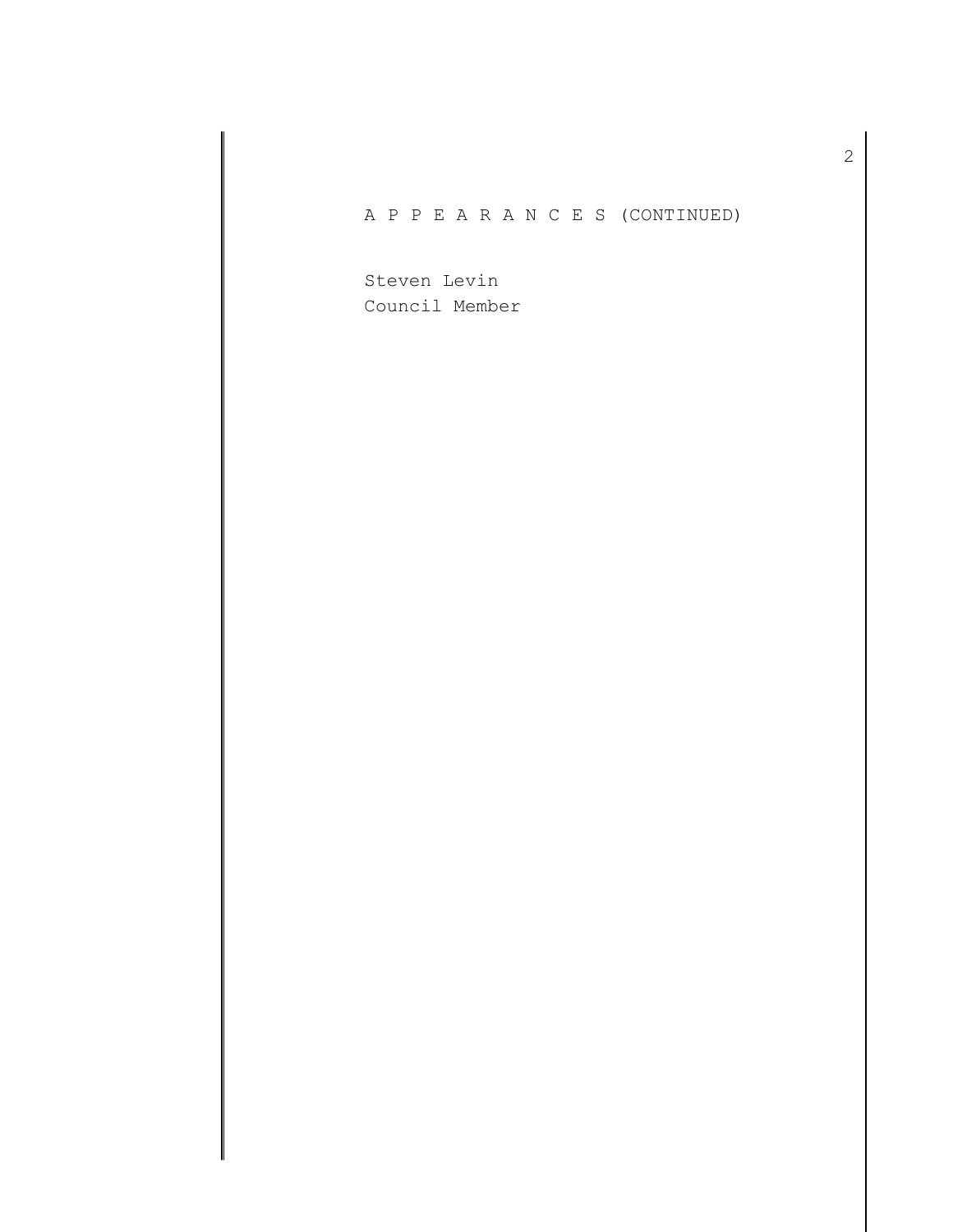1 2 3 4 5 6 7 8 9 10 11 12 13 14 15 16 17 18 19  $20$ 21 22 23 24 SUBCOMMITTEE ON PLANNING, DISPOSITIONS AND CONCESSIONS 3 Dispositions and Concessions filling in for Chair CHAIR COHEN: Good afternoon, I'm Andy Cohen, acting Chair of the Subcommittee on Planning, Inez Dickens. We are joined today by Council Members, Reynoso, Reynoso, Garodnick, Rodriguez, Levin, Treyger and our Chair Council Member Greenfield. We will be voting today on two related items. Land Use Item 301, the disposition of City property and Land Use Item 302, the acquisition of the library space, a new library space and a new building on the site of the old library. I believe Council Member Levin would like to make a few remarks. COUNCIL MEMBER LEVIN: Thank you very much Chair Cohen I want to thank you very much for your assistance during this lengthy process. Chair Greenfield I want to thank you very much for all of your assistance throughout this lengthy process and to Subcommittee members as well. So I want to start off by thanking the members of the public that are here today and have been here for meeting after meeting during this last several years really on this as the neighborhood and community has debated this

issue time and again. I want to thank you all very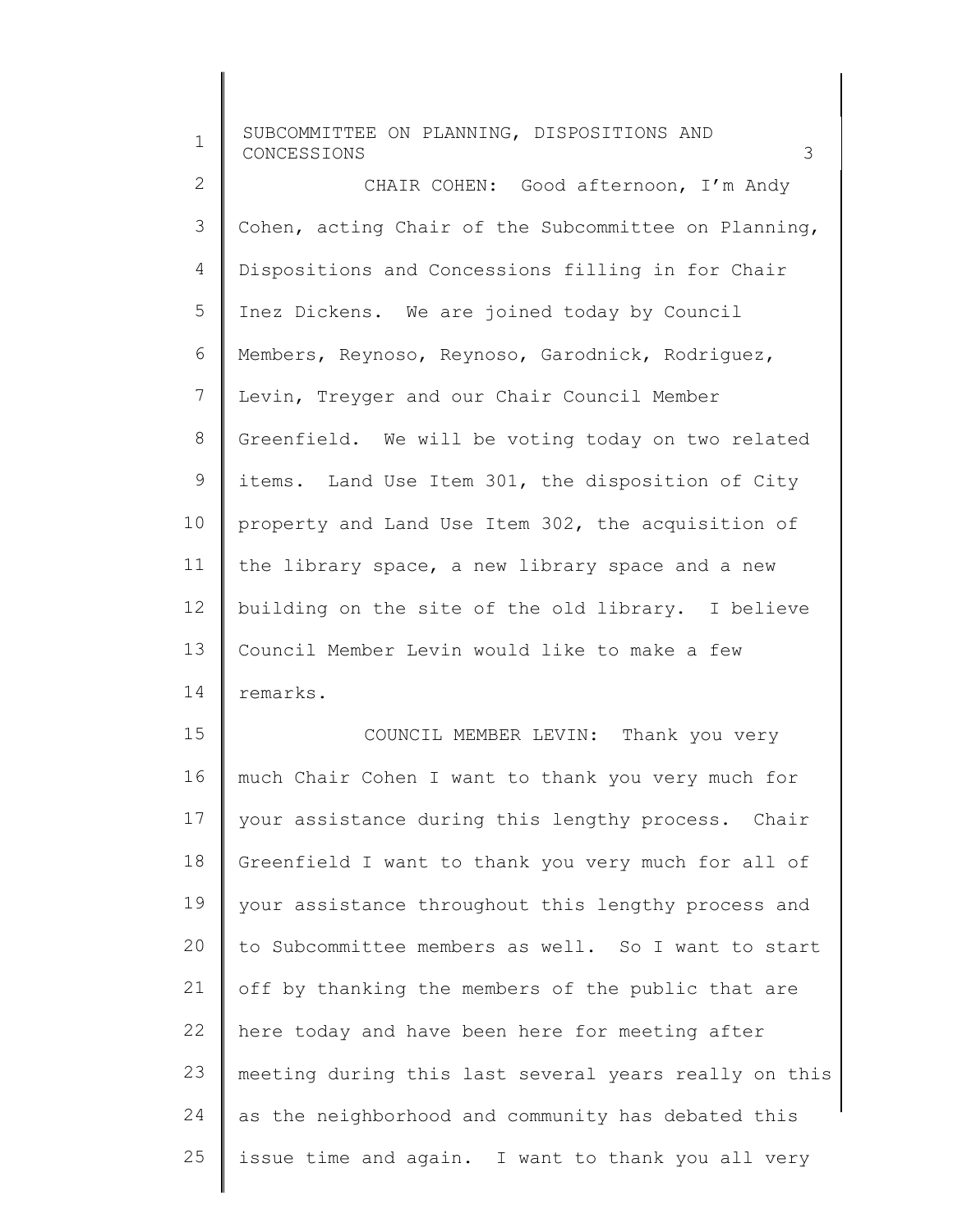| $\mathbf 1$ | SUBCOMMITTEE ON PLANNING, DISPOSITIONS AND<br>CONCESSIONS<br>4  |
|-------------|-----------------------------------------------------------------|
| 2           | much for your patience today. I know this a were                |
| 3           | running about 2 $\frac{1}{2}$ hours behind schedule here more 3 |
| 4           | hours behind schedule and that's because this has               |
| 5           | been such a complicated and deliberative process. I             |
| 6           | want to acknowledge the Brooklyn Public Library and             |
| 7           | it's present CEO, Linda Johnson for being here and              |
| 8           | for their significate effort in working with us over            |
| 9           | the last couple of weeks to address all of our                  |
| 10          | concerns and were collaboratively in a way that                 |
| 11          | ultimately I believe will benefit the public. I want            |
| 12          | to acknowledge David Krammer of Hudson Companies for            |
| 13          | his significate effort as well as and that, that's              |
| 14          | been over the last couple of weeks, significate                 |
| 15          | effort in terms of of meeting with us and going                 |
| 16          | through a lot of these very complicated issues.<br>In           |
| 17          | addition I'd like to thank the administration                   |
| 18          | particularly John Paul Lupo (sp) and Peter Wartime              |
| 19          | (sp) and staff from from EDC and from Department of             |
| 20          | City Planning and Intergovernmental Affairs. So                 |
| 21          | ladies and gentlemen throughout this process the                |
| 22          | overwriting principal that I have been looking at               |
| 23          | this issue through and with the lens that I've been             |
| 24          | looking at this issue through has been whether this             |
| 25          | ultimately is a good deal for the public that is,               |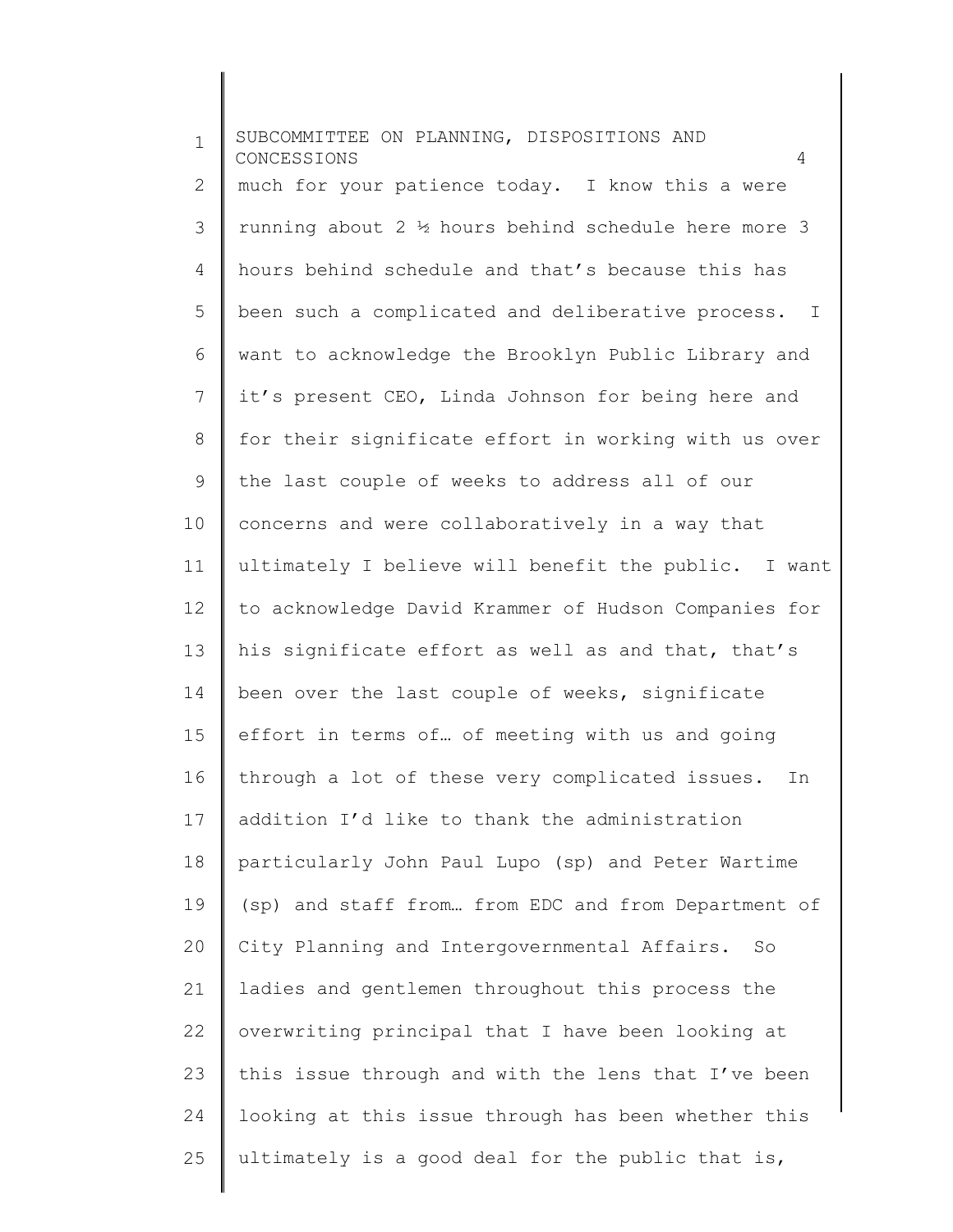1 2 3 4 5 6 7 8 9 10 11 12 13 14 15 16 17 18 19 20 21 22 23 24 25 SUBCOMMITTEE ON PLANNING, DISPOSITIONS AND CONCESSIONS 5 that's the basic principal here as you all know, this is the disposition selling of City owned property and that's a very serious thing and that carries with the significate implication because once you sell a piece of property you can't get it back and it is clear and it has been clear that the Brooklyn Public Library system just like the rest of the library system throughout New York City is facing significate capital challenges, truly significate capital challenges and… and that needs to be addressed one way or another and the fact of the matter is that this public asset does in fact have value that is not anyway being utilized. Significate public value when you talk about development rights that we are that we are disposing of. That is, that is a value that can't be realized any other way. We can't, we can't sell they have rights to the adjacent property they are using those air rights, there's no other mechanism that we have to… to turn those under, unused development right that exist now into funding to help the library meet it's needs. The City can provide capital funding but only to a certain extent and we can't it's… it's… it's a unlikely to think that the City could do, can do it all on it's own.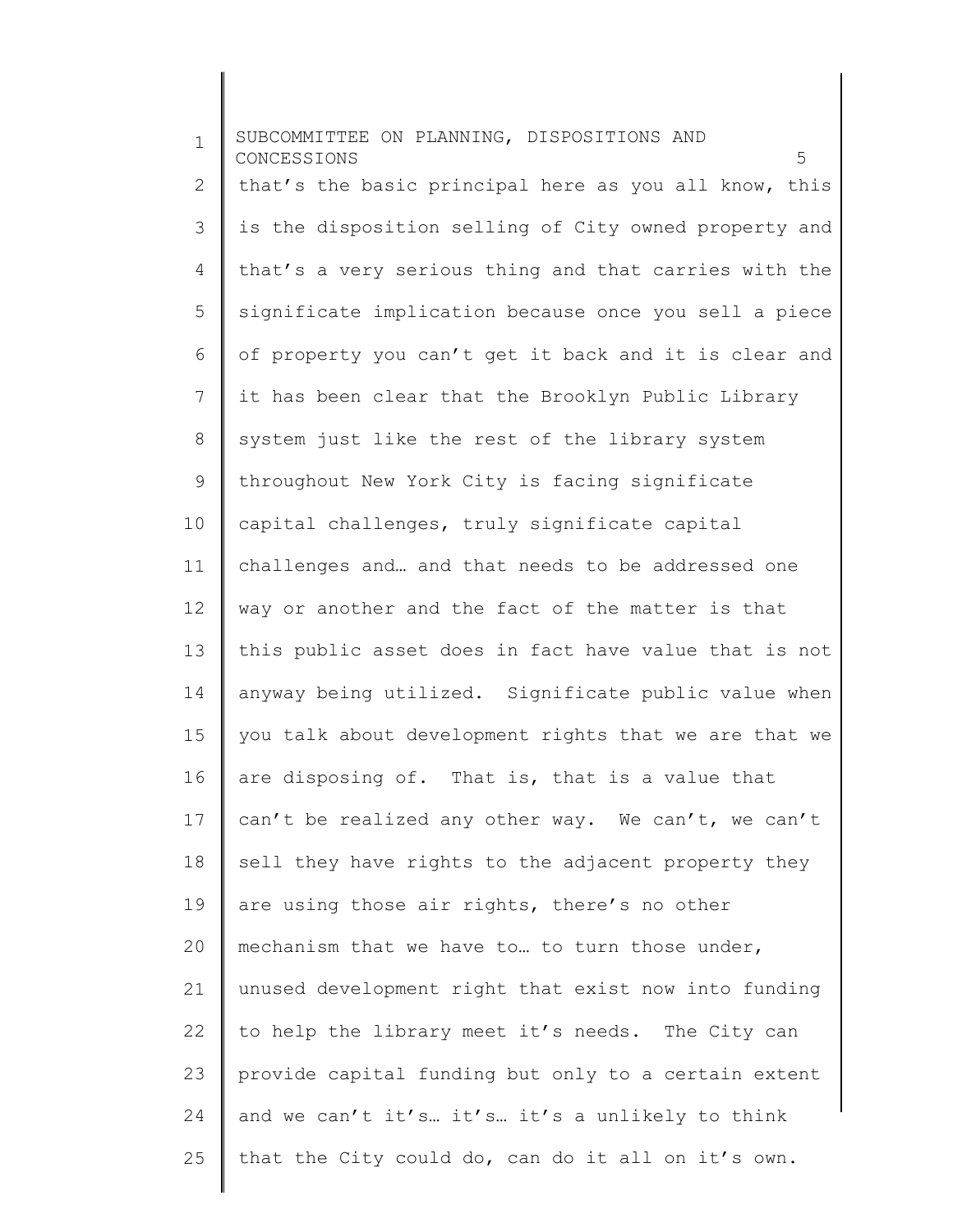| $\mathbf 1$  | SUBCOMMITTEE ON PLANNING, DISPOSITIONS AND<br>CONCESSIONS<br>6 |
|--------------|----------------------------------------------------------------|
| $\mathbf{2}$ | So that's that's the premise. So over the last                 |
| 3            | couple of weeks I have outlined the issues that I've           |
| 4            | had with this proposal and I always said that I would          |
| 5            | not vote in favor of a project that did not meet my            |
| 6            | standards and did not meet the public benefit that I           |
| 7            | think is is necessary in a project like this. So               |
| 8            | what are we looking at in this deal? We are, we have           |
| 9            | come to an agreement between Brooklyn Public Library           |
| 10           | System, The City of New York and Hudson Companies and          |
| 11           | myself that the there will be a new Brooklyn Public            |
| 12           | Library Branch at the Brooklyn Heights Library site            |
| 13           | that will be 26,620 square feet. That is expanded              |
| 14           | from the the proposal before of 21,500 square feet.            |
| 15           | Included in that 21, I'm sorry 26,620 square feet              |
| 16           | will be 3,000 square feet of business services that            |
| 17           | will be, that will be commiserate with the time that           |
| 18           | we are living in and the needs that people have for            |
| 19           | business services today and on into the 21 century             |
| 20           | and the Brooklyn Public Library has committed to a             |
| 21           | series of things that we can share with the public of          |
| 22           | what that would look like and the services that will           |
| 23           | be available there and they're significate and                 |
| 24           | compelling and certainly a lot more than what exist            |
| 25           | today. The fact of the matter is that the current              |

 $\begin{array}{c} \hline \end{array}$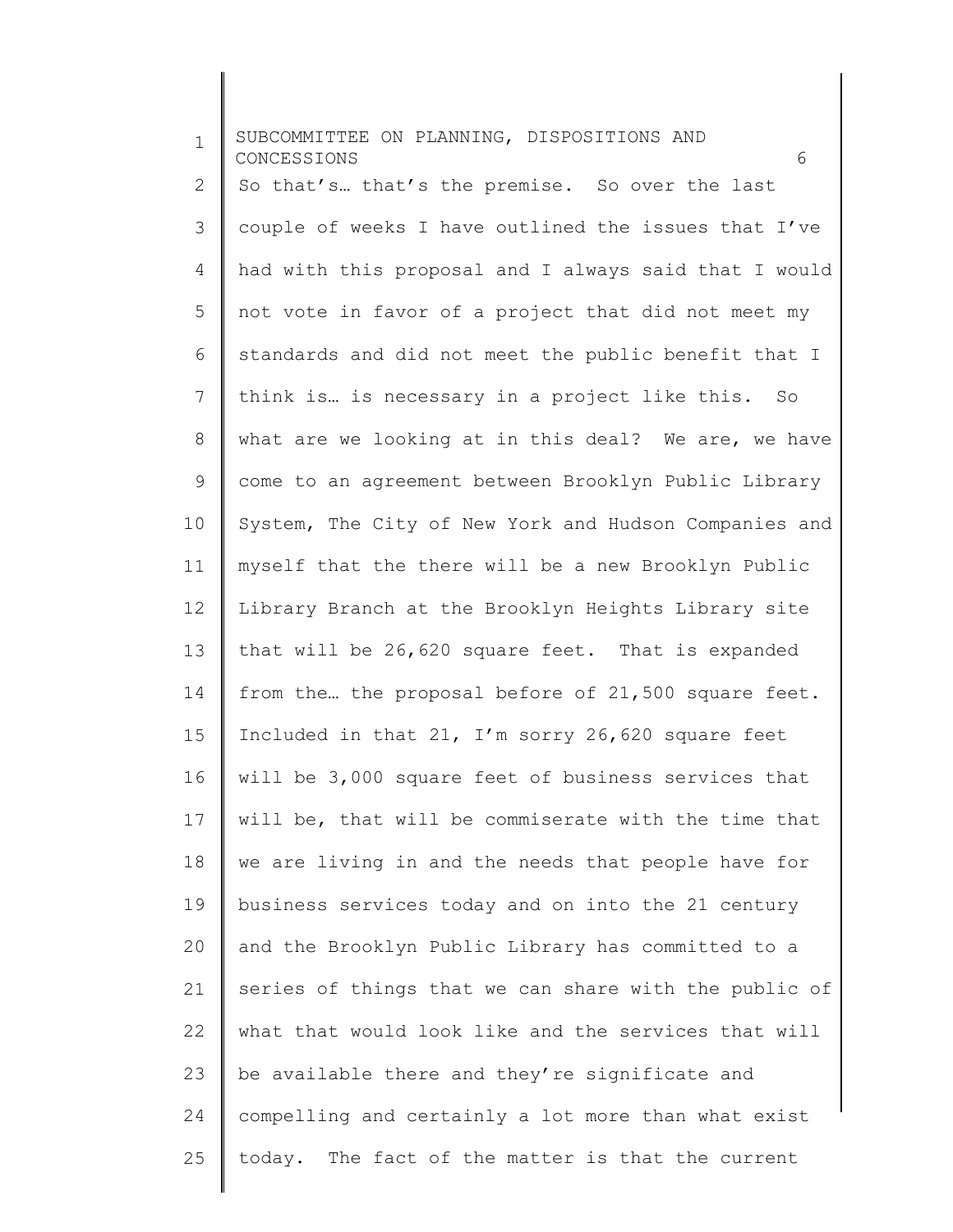| $\mathbf 1$    | SUBCOMMITTEE ON PLANNING, DISPOSITIONS AND<br>7<br>CONCESSIONS |
|----------------|----------------------------------------------------------------|
| 2              | business branch while big, bigger certainly than               |
| 3              | 3,000 square feet reflects a different time, it                |
| $\overline{4}$ | reflects a the 1980s the 1990s when it was built and           |
| 5              | outfitted and does not, does not necessarily reflect           |
| 6              | the needs that people have of a 21st century                   |
| 7              | workforce, so I think that is a, ok Marsha ok. That            |
| 8              | is a, that is a significate that will be a                     |
| 9              | significate asset and resource. In addition the                |
| 10             | Brooklyn Public Library System has.                            |
| 11             | CHAIR COHEN: Council Member Levin people                       |
| 12             | should know that if they call out that they are going          |
| 13             | to be removed from the Chamber, thank you.                     |
| 14             | COUNCIL MEMBER LEVIN: In addition I                            |
| 15             | think though that it's it's worth sticking around              |
| 16             | to to hear what what is part of this. In addition,             |
| 17             | there is going to be for the first time in in 25               |
| 18             | years or 30 years a new brank of the Brooklyn Public           |
| 19             | Library located in the Dumbo of Vinegar Hill and               |
| 20             | Farragut Communities. That is going to be roughly              |
| 21             | 5,000 square feet, it's going to be a new branch that          |
| 22             | is going to serve those communities and between that           |
| 23             | addition and the 26,620 square feet we are looking at          |
| 24             | a net increase from what is publicly accessible today          |
| 25             | at the Brooklyn Heights Branch. In addition we have            |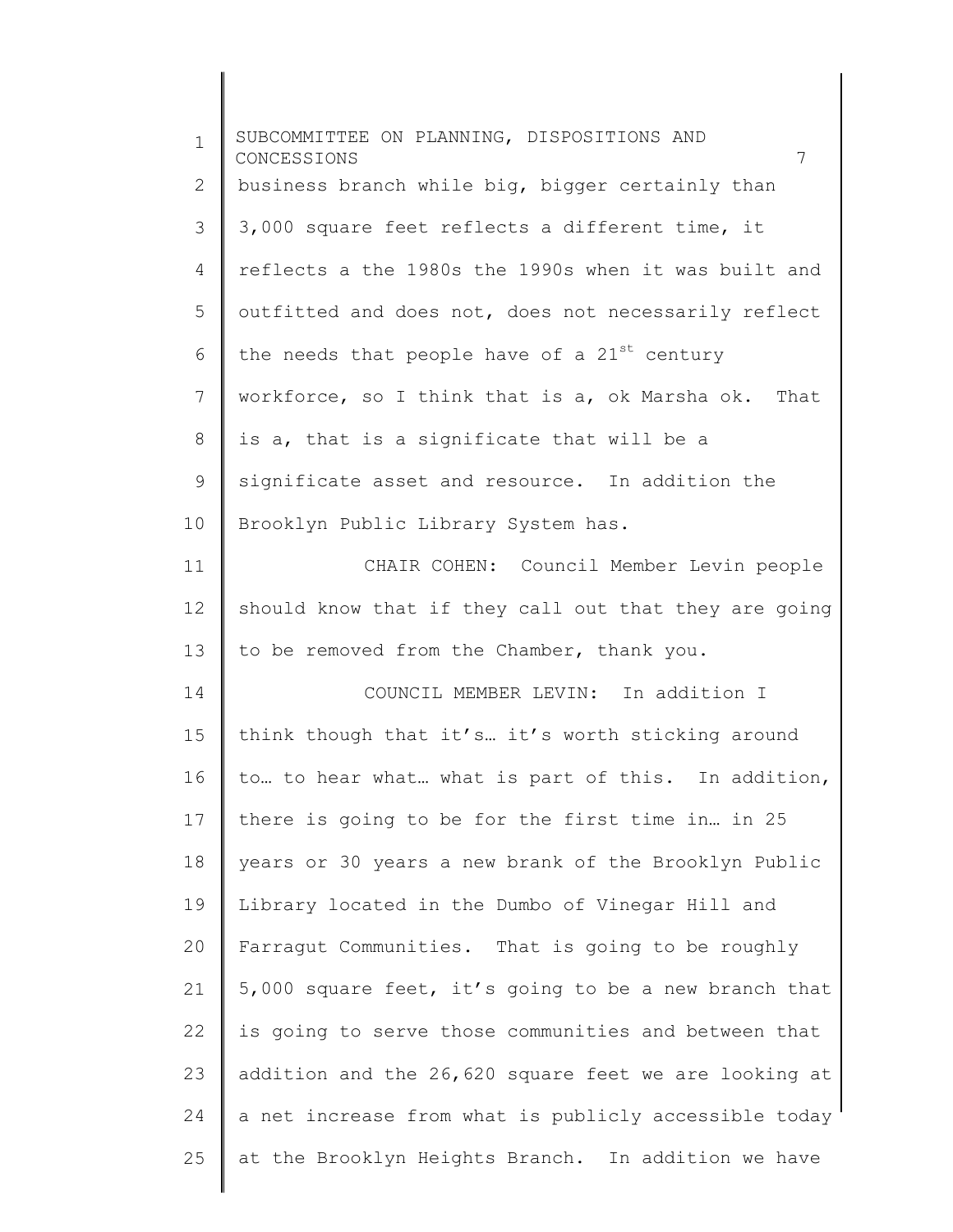| $\mathbf{1}$ | SUBCOMMITTEE ON PLANNING, DISPOSITIONS AND<br>CONCESSIONS<br>8 |
|--------------|----------------------------------------------------------------|
| 2            | a commitment from the department of education for              |
| 3            | 9,000 square feet for a, for STEM labs, for STEM               |
| 4            | educational labs that will be serving the entire               |
| 5            | community in district 13 in Brooklyn and likely will           |
| 6            | serve students K-12 beyond district 13 in Brooklyn.            |
| 7            | That is a significate that is a significate resource           |
| 8            | that doesn't exist anywhere in New York City today.            |
| 9            | That is something that will benefit students, young            |
| 10           | students for a very long time to come and so were              |
| 11           | very excited about that, that's the commitment from            |
| 12           | the Department of Education to acquire the space from          |
| 13           | Hudson Companies as well as outfit the space with a            |
| 14           | full modern and advanced STEM lab. In addition, the            |
| 15           | Brooklyn Public Library will commit to maintain 7 day          |
| 16           | a week service at the New Brooklyn Height Branch. So           |
| 17           | long as there is that is a committed to so long as             |
| 18           | there is 7 day a week service at the Kings Highway             |
| 19           | Branch and that is the that is generally been the              |
| 20           | case for for some time. So as long as there 7 day a            |
| 21           | week service, 7 days a week service at Kings Highway,          |
| 22           | there will be, there will be 7 days a week service at          |
| 23           | Brooklyn Heights. The Brooklyn Public Library is               |
| 24           | committing to maintaining robust programming at at             |
| 25           | the Brooklyn Public Library, Brooklyn Heights Public           |
|              |                                                                |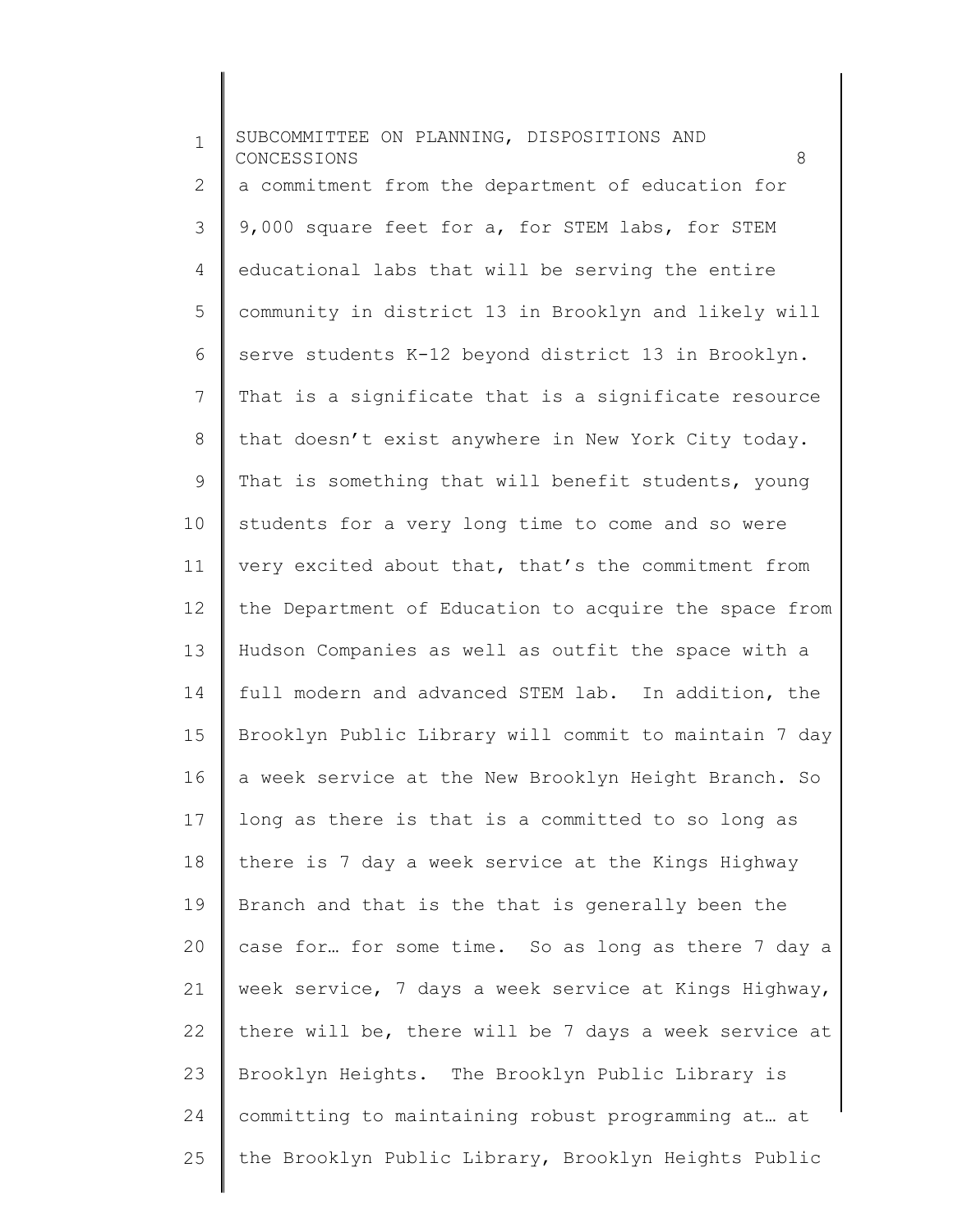1 2 3 4 5 6 7 8 9 10 11 12 13 14 15 16 17 18 19 20 21 22 23 24 25 SUBCOMMITTEE ON PLANNING, DISPOSITIONS AND CONCESSIONS 9 Library that is as robust as any branch in the system. So as robust if not more robust than any branch in the entire system, this will be that robust. And they are entering a, they agree to enter into a public process to gather community feedback on the programming needs. In addition, one of the issues that the community has raised and… and this is something that I've taken very seriously is the idea of whether or not the City is getting fair value on this property. The developer entered into a agreement with EDC and they negotiated the terms of this sale after a lengthy process that was a RFP process, there were other bidder, there were you know over a dozen other bidders, so that… that did account for some market conditions if you will within the RFP process but I was not satisfied with that alone establishing the value because the fact of the matter is real estate, particularly in this community the market is hot and may continue to get hotter and in 5 years times you want to make sure that the deal that we made for \$52 million is accurately reflecting the market at that time and so what we did working with Hudson Companies and I want to thank Mr. Krammer for working on this with us is that we, we established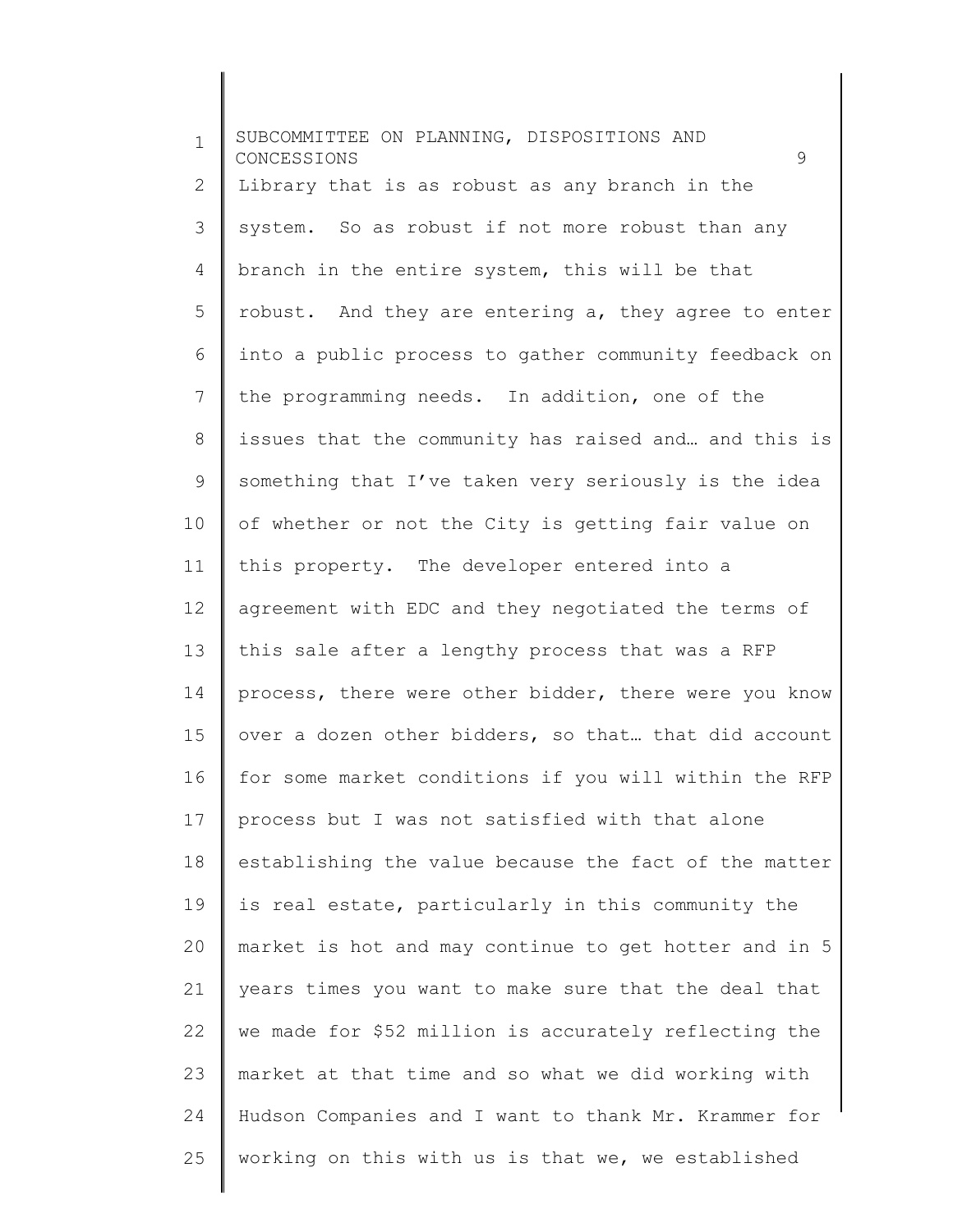1 2 3 4 5 6 7 8 9 10 11 12 13 14 15 16 17 18 19 20 21 22 23 24 25 SUBCOMMITTEE ON PLANNING, DISPOSITIONS AND CONCESSIONS 10 excuse me, we established a framework under which if… if Hudson Companies reaches internal rate of return of 19% which is not in any way an outlandish internal, outlandish internal rate of return but is actually well within range and is actually lower than many condo projects have today particularly in that neighborhood or any hot neighborhood that the City will be recapturing 25% of profits exceeding that internal rate of return. So if Hudson Companies is receiving an internal rate of return or making an internal rate return of 25%, anything between 19% and 25% the City will participate in 25%, one quarter for every dollar of that profit and I we worked on this long and hard but I'm satisfied that… that would if… if… if… the developer does very well than the public does very well and that is the principle on top of, of course the negotiated price that the developer reached with EDC of \$52 million. In addition, the originally proposed AMI breakdowns for the affordable units which originally went as high as 165% of AMI has now been lowered to reflect what I believe are community needs and those AMIs will now be at 23 units at 60% of AMI, 60 units at 80% of AMI and 31 units at 125% of AMI and no affordable units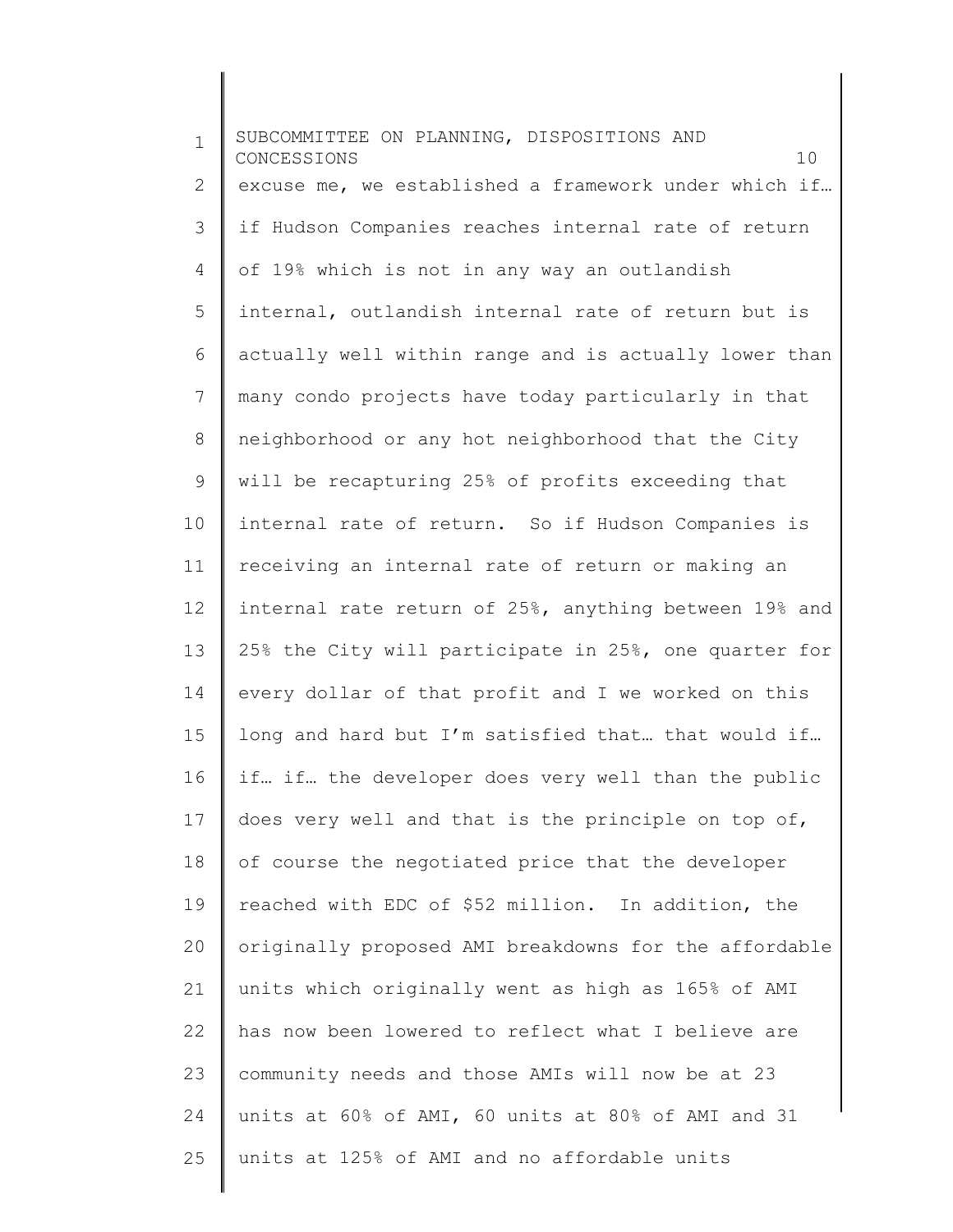| $\mathbf 1$    | SUBCOMMITTEE ON PLANNING, DISPOSITIONS AND<br>11<br>CONCESSIONS |
|----------------|-----------------------------------------------------------------|
| $\mathbf{2}$   | exceeding 125% of AMI so no affordable units at 165,            |
| 3              | so 125 while higher than 100% of AMI which is the               |
| 4              | average, the area median income is a significate in             |
| 5              | terms of what that means for everyday New Yorkers.              |
| 6              | People that are are making you know write about                 |
| $\overline{7}$ | what what what in what around the average of the                |
| $\,8\,$        | New Yorkers make. And lastly were very happy that               |
| $\mathsf 9$    | there has been an agreement between the building and            |
| 10             | construction trades council of Greater New York and             |
| 11             | SCIU 32BJ with a Hudson Companies with an agreement             |
| 12             | on Labor Standards which will ensure that there are             |
| 13             | good jobs, good paying jobs as part of this project             |
| 14             | which is even more important considering that there's           |
| 15             | a public asset at stake here so ultimately ladies and           |
| 16             | gentlemen I feel that and I think that that this                |
| 17             | project includes enough benefit here that it is, that           |
| 18             | it is worth the disposition of this asset in terms of           |
| 19             | what the public benefit is. It is one thing that we             |
| 20             | just didn't mention is that of the \$52 million                 |
| 21             | dollars and this is something that has been said a              |
| 22             | lot of time, \$40 million of that is going to go to             |
| 23             | capital improvement for branches outside of Brooklyn            |
| 24             | Heights, throughout the Brooklyn Public Library                 |
| 25             | System and and so you know that is that going to                |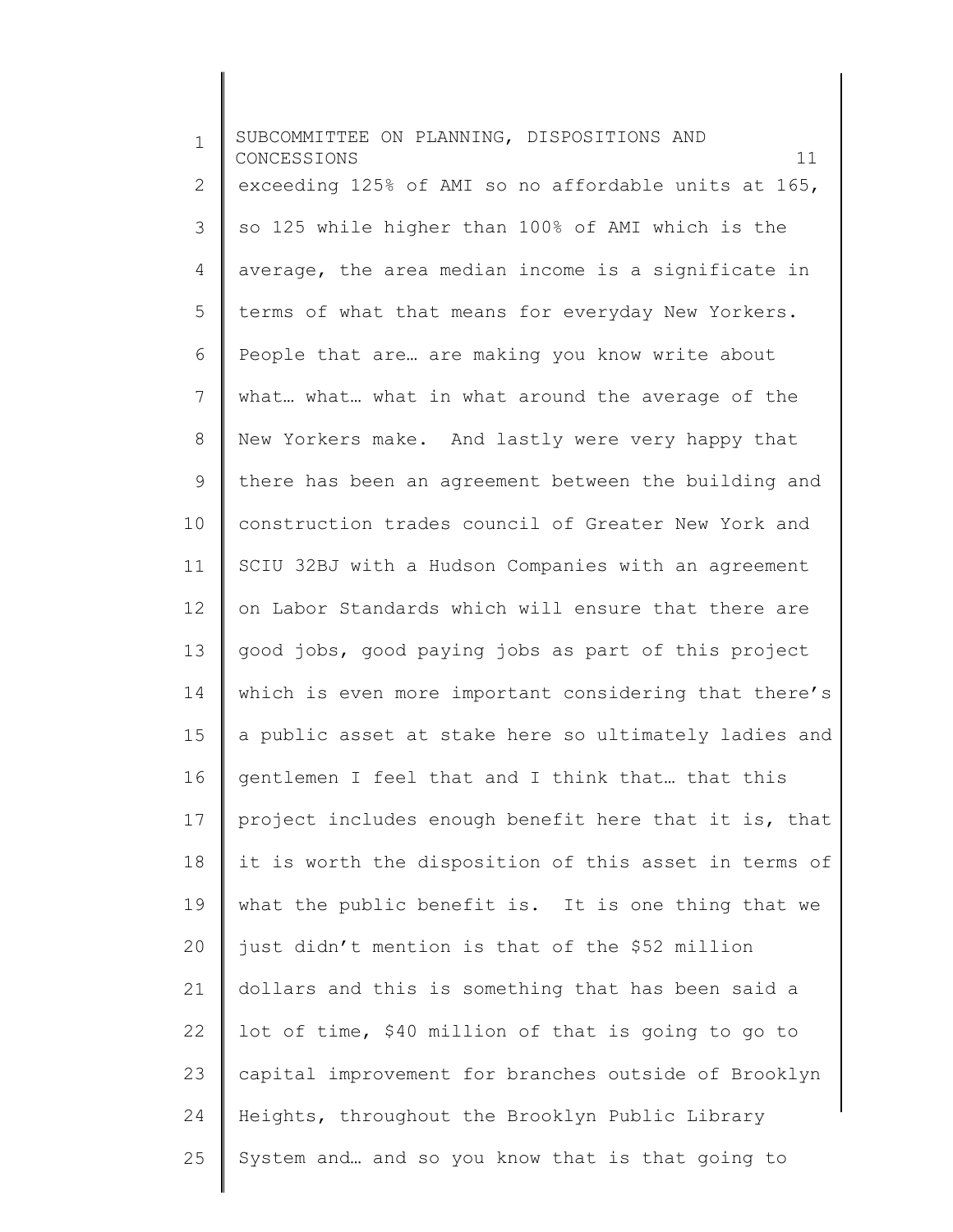| $\mathbf{1}$ | SUBCOMMITTEE ON PLANNING, DISPOSITIONS AND<br>12<br>CONCESSIONS |
|--------------|-----------------------------------------------------------------|
| 2            | help be is that going to meet all of BPLs capital               |
| 3            | needs? No, but does it help get them some some                  |
| 4            | some distance on their way towards that? Certainly              |
| 5            | and in addition to what is ultimately public benefit            |
| 6            | to the community here I believe that that this is in            |
| 7            | fact a good deal. So I want to thank and encourage              |
| 8            | my colleagues to vote yes, I again want to thank all            |
| 9            | the members of the public, especially those that have           |
| 10           | expressed their concerns time and time again and                |
| 11           | those of you that I've been talking to about this now           |
| 12           | for two years, your input has had a significate                 |
| 13           | impact here, it's true and and has has has has                  |
| 14           | changed the nature of this discourse in a significate           |
| 15           | way and in a positive way and I believe ultimately              |
| 16           | that that this will be a an improvement and                     |
| 17           | something that we can, we can be proud of so, thank             |
| 18           | you very much for your time and thank you Mr. Chairs            |
| 19           | for for your time and for your help on all this and             |
| 20           | I encourage my colleagues to vote I.                            |
| 21           | CHAIR COHEN: Thank you Council Member                           |
| 22           | Levin. We will now move on to vote to approve with              |
| 23           | modification Land Use Items 301 and 302. We are                 |
| 24           | modifying the acquisition to require that the new               |
| 25           |                                                                 |

 $\begin{array}{c} \hline \end{array}$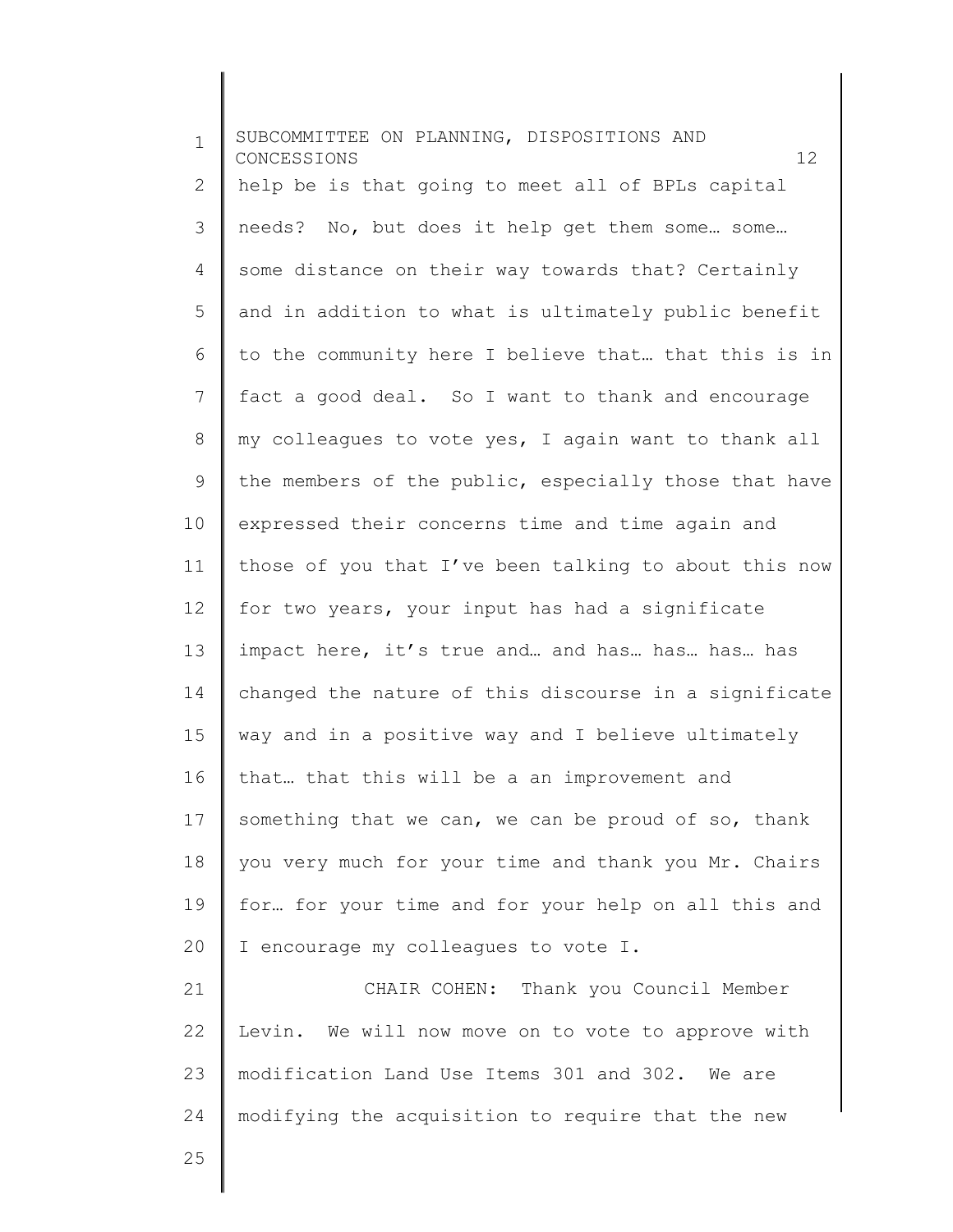1 2 3 4 5 6 7 8 9 10 11 12 13 14 15 16 17 18 19 20 21 22 23 24 25 SUBCOMMITTEE ON PLANNING, DISPOSITIONS AND CONCESSIONS 13 library have at least \$26,620 square feet of space. I will now ask Council to please call the roll. COMMITTEE CLERK: Chair Cohen. CHAIR COHEN: I vote I. COMMITTEE CLERK: Council Member Rodriguez. COUNCIL MEMBER RODRIGUEZ: I and I would like to congratulate Council Member Levin and he say even to those of you that has been with strong position going (inaudible) all Council Members to the City of New York. You show how hard you work. We know that not everything is perfect. Probably you sitting here say this is nowhere where we want it, but your energy and support play an important role in order for the Council to go out and get what he could deliver today. Congratulations. COUNCIL MEMBER TREYGER: I. COMMITTEE CLERK: Land Use Items 301 and 302 are approved with modifications and refer to the full Land Use Committee by a vote of 3 in the affirmative, 0 in the negative and 0 abstentions. CHAIR COHEN: Congratulations Council Member Levin, this concludes the hearing. Thank you. [gavel]